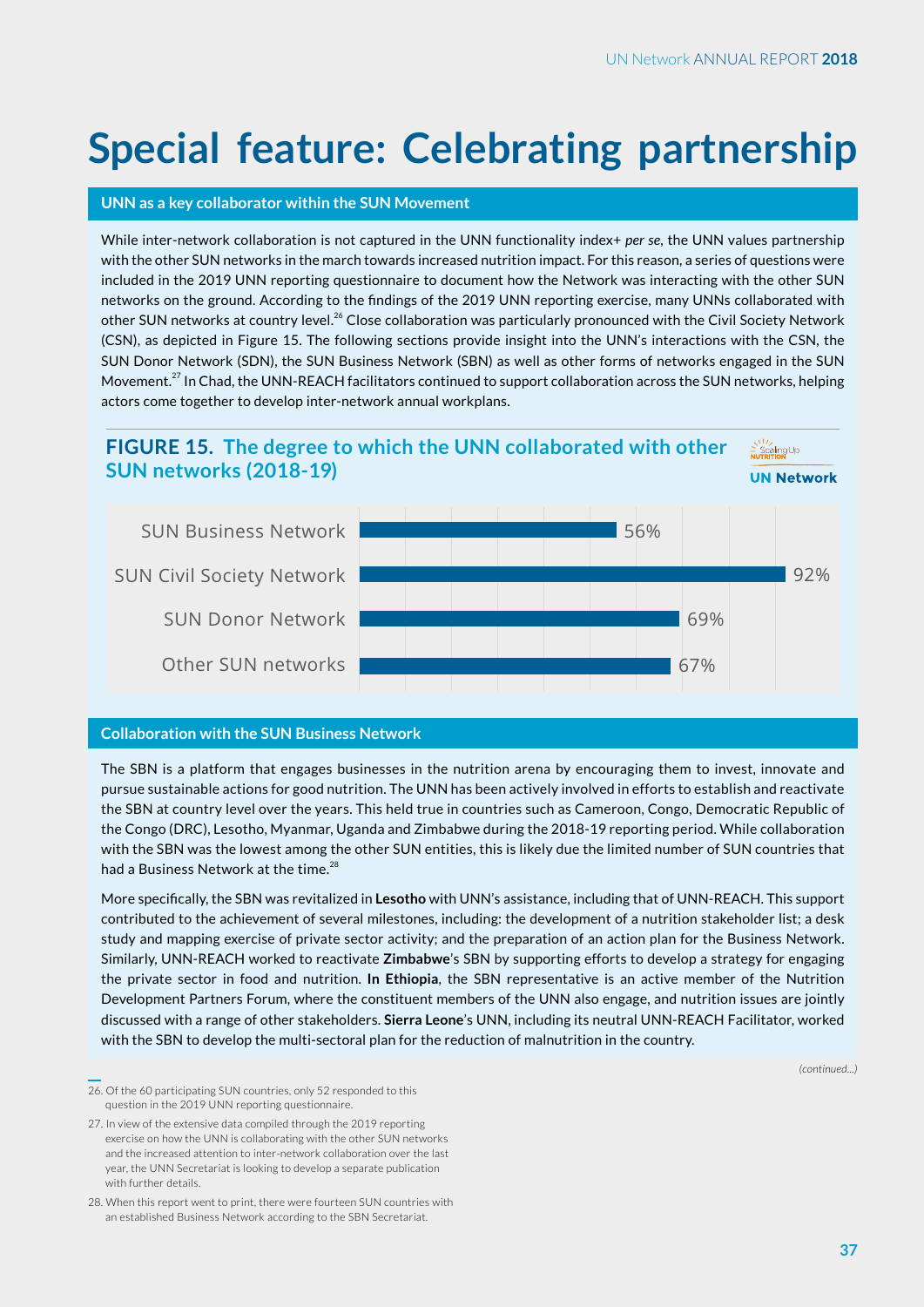#### *(... continued)*

#### **Collaboration with the SUN Civil Society Network**

The CSN brings together various CSOs from multiple sectors at the country level, with the aim of scaling up actions for nutrition. **In Lao PDR**, the Development Partners Group for Food Security and Nutrition consists of the UNN, the Civil Society Alliance, SBN and SDN. The group meets on a quarterly basis to discuss nutrition issues and to determine next steps with regard to the implementation of the national nutrition strategy. **Cambodia**'s UNN worked closely with the Government, CSN and SDN to identify strategic priorities and to formulate the new National Strategy for Food Security and Nutrition. The Network also collaborated with CSN to develop draft guidance to support the integration of food security and nutrition into community plans and budgets. Furthermore, Cambodia's UNN worked with CSN to align actions carried out by both networks, especially those pertaining to nutrition mapping exercises and collecting nutrition data.

#### **Collaboration with the SUN Donor Network**

The SDN functions to improve transparency and coordination between donors and foundations to ensure that efforts are aligned with the national nutrition agenda. Countries such as Afghanistan, Ethiopia, Ghana, Madagascar, Malawi, Mozambique, Nigeria, Senegal and Sri Lanka reported the presence of combined UN-Donor Networks, exemplifying full partnership. As previously stated, these consolidated arrangements sometimes leveraged pre-existing Development Partners Groups rather than establishing new structures. Nevertheless, this joint engagement helps draw attention to the need for nutrition-specific and sensitive investments, capitalizing on the UN's technical expertise.

Other examples of fruitful collaboration between the UNN and SDN include the UNN's persuasive advocacy in **Sudan**, which attracted funds from the SDN for conducting the largescale S3M II Nutrition Survey. **In Uganda**, the UNN worked with SDN to formulate a joint annual workplan (2019) that identified areas where further support is required for nutrition. Additionally, **Gabon**'s UNN worked with SDN to ensure the implementation of the country's draft regulation on bush meat, the extension of its GRAINE (*Gabonaise des Réalisations Agricoles et des Initiatives des Nationaux Engagés*29) Programme as well as the implementation of other nutrition-relevant projects.

#### **Collaboration with other SUN networks**

The UNN has also collaborated with other networks beyond the three mentioned above. **In Kyrgyzstan**, a Parliamentarian Network has been established to promote nutrition within parliamentary proceedings. For the first time, parliamentarians were sensitized and engaged by the country UNN, culminating in the development of a joint action plan for 2019. Its activities are centred around the formulation and adoption of nutrition-related policies and legislation, with consideration to vulnerable population groups. The UNN in **Namibia** co-organized a nutrition workshop where parliamentarians signed a "Nutrition Manifesto" to pledge their support for scaling-up nutrition actions in the country. **In Tanzania**, the UNN worked with parliamentarians to advocate for prioritizing nutrition funding within available domestic resources. Similarly, **South Sudan**'s UNN held an initial nutrition advocacy workshop, sensitizing parliamentarians (and other key stakeholders) on nutrition to ensure that it is prioritized at all levels from lawmakers to local communities. The workshop was also an opportunity to urge participants to agree on priority issues that, in turn, fed into government planning, budgeting and monitoring activities. **In Sierra Leone**, there was good dialogue between the UNN and the Parliamentarian Health Committee, helping to support nutrition interventions in their respective constituencies.

In other cases, the UNN collaborated with SUN Academic Networks, particularly helping to improve the evidence base for programming and/or enrich nutrition advocacy. For example, the **Zimbabwe** UNN supported the establishment and initial functionality of the SUN Research and Academic Platform (SUNRAP) by providing technical and financial support. The UNN-REACH Facilitator liaised across the UNN agencies to compile related inputs and spearhead related action. As part of these efforts, a priority research agenda for food and nutrition was developed to guide the work of SUNRAP and to identify capacity gaps that academic institutions can help address.

<sup>29.</sup> This refers to the Gabonese Initiative for Achieving Agricultural Outcomes with Engaged Citizenry.